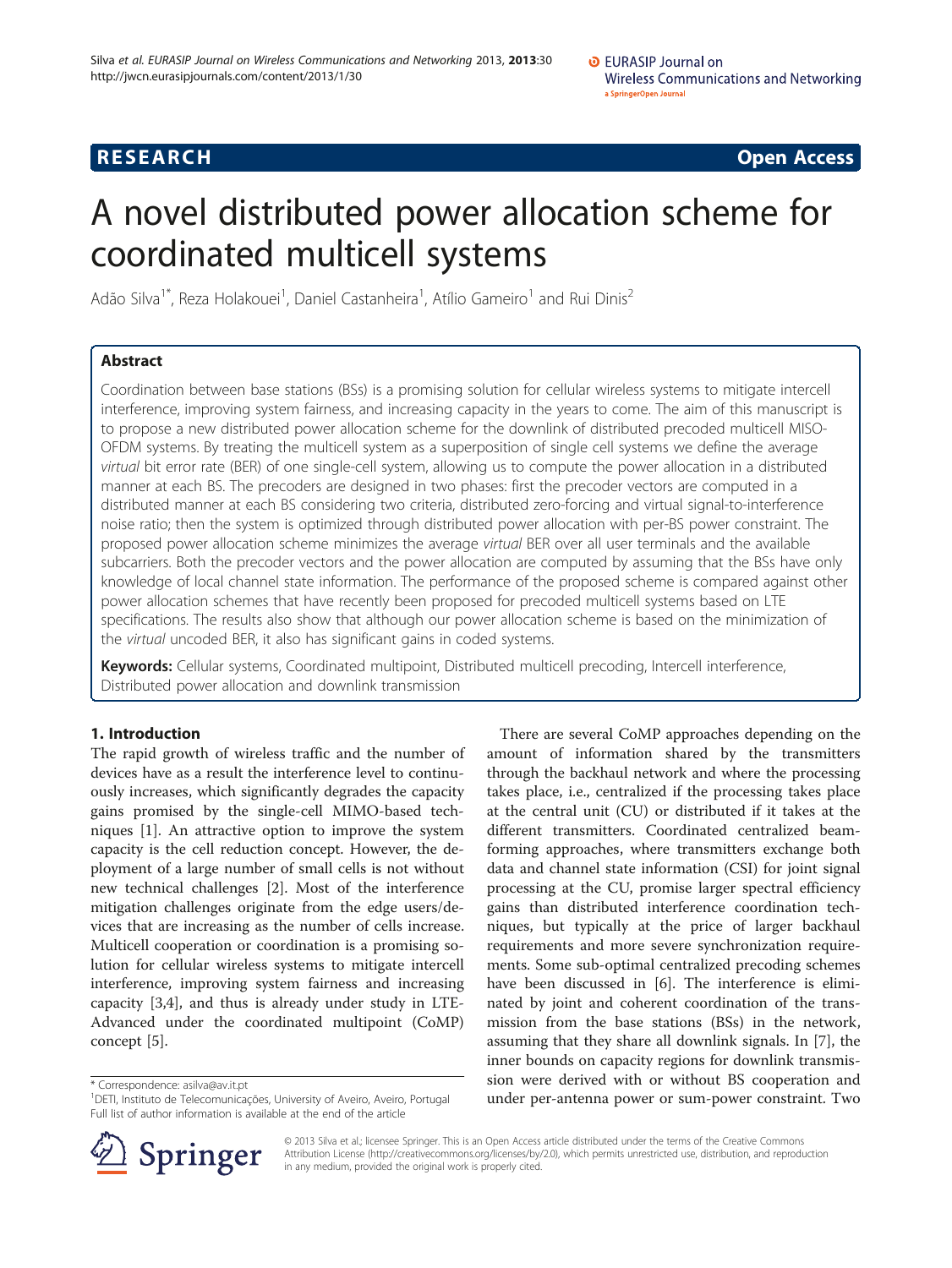centralized multicell precoding schemes based on the waterfilling technique have been proposed in [\[8](#page-10-0)]. It was shown that these techniques achieve a close to optimal weighted sum-rate performance. Based on the statistical knowledge of the channels, CU that performs a centralized power allocation that jointly minimizes the outage probability of the user terminals (UTs) was proposed in [[9\]](#page-10-0). In [[10\]](#page-10-0), a clustered BS coordination is enabled through a multicell block diagonalization (BD) strategy to mitigate the effects of interference in multicell MIMO systems. A BD cooperative multicell scheme was proposed in [\[11\]](#page-10-0) where the weighted sum-rate achievable for all the UTs is maximized.

Distributed precoding approaches, where the precoder vectors are computed at each BS in a distributed fashion, have been proposed in [\[12](#page-10-0)] for the particular case of two UTs and generalized for  $K$  UTs in [\[13](#page-10-0)]. It is assumed that each BS has only the knowledge of local CSI and based on that a parameterization of the beamforming vectors used to achieve the outer boundary of the achievable rate region was derived. In [[12,13\]](#page-10-0), some distributed power allocation algorithms, for the derived precoder vectors, were proposed to further improve the sum-rate. In [[12](#page-10-0)], a very simple channel power splitting was considered and no optimization metric was assumed. In [[13](#page-10-0)], a heuristic power allocation based on maximization of a metric related with the sum-rate was derived. A promising distributed precoding scheme based on zero-forcing criterion with several centralized power allocation approaches, which minimize the average bit error rate (BER) and sum of inverse of signal-to -interference noise ratio (SNIR), was proposed in [\[14](#page-10-0)]. These distributed schemes were evaluated and compared with some full centralized multicell schemes in [[15\]](#page-10-0). In [[16\]](#page-10-0), two interference mitigation techniques have been investigated and compared, namely interference alignment and resource division multiple access.

The aim of this study is to propose a distributed power allocation scheme for the downlink of distributed precoded multicell MISO-OFDM systems. By considering the multicell system as a superposition of single-cell systems we define the average *virtual* BER of one singlecell system. This allows us to compute the power allocation in a distributed manner at each BS. The precoder is designed in two phases: first the precoder vectors are computed based on distributed zero-forcing (DZF), and distributed virtual SINR (DVSINR), recently proposed. Then the system is further optimized by proposing a new distributed power allocation algorithm that minimizes the average virtual BER (VBER), under per-BS power constraint. With the proposed strategy, both the precoder vectors and the power allocation are computed at each BS in a distributed manner. The considered criterion for power allocation essentially leads to a redistribution of powers among users and subcarriers, and therefore provides users fairness mainly at the cell edges, which in practical cellular systems may be for the operators a goal as important as throughput maximization. To the best of the authors' knowledge, distributed power allocation solutions, for distributed precoded multicell systems, based on minimization of average VBER has not been addressed in the literature. The major contributions are the following:

- We define the average VBER by treating the multicell system as a superposition of individual single cell systems.
- We develop a new distributed power allocation scheme for precoded multicell systems, which minimizes the average VBER. The solution is based on Lambert's  $W(x)$  function of index 0,  $W_0(x)$ . Preliminary uncoded numerical results have been presented in [[17](#page-10-0)].
- We derive upper and lower bounds for the Lambert's  $W_0(x)$  function for  $x \ge 0$ . These bounds are used to reduce the search space for the optimum solution and therefore efficiently perform the power allocation procedure.

The remainder of the article is organized as follows: Section 2 presents the multicell MISO-OFDM system model. Section [3](#page-3-0) briefly describes the considered distributed precoder vectors, namely the DZF and DVSINR. The new distributed power allocation scheme is derived in Section [4](#page-3-0). Section [5](#page-6-0) presents the main numerical results. The conclusions will be drawn in Section [6.](#page-8-0)

Notation: Throughout this article, we will use the following notations. Lowercase letters, boldface lowercase letters, and boldface uppercase letters are used for scalars, vectors, and matrices, respectively.  $(.)^H$  represents the conjugate transpose operator, E[.] represents the expectation operator,  $I_N$  is the identity matrix of size  $N \times N$ ,  $CN(.,.)$  denotes a circular symmetric complex Gaussian vector.

#### 2. System model

We consider *B* BSs, each equipped with  $N_{t_h}$  antennas, transmitting to  $K$  single antenna UTs, as shown in Figure [1.](#page-2-0) Also, we assume an OFDM-based system with  $N_c$  available subcarriers. Under the assumption of linear precoding, the signal in frequency domain transmitted by the BS  $b$  on sub-carrier  $l$  is given by

$$
\mathbf{x}_{b,l} = \sum_{k=1}^{K} \sqrt{P_{b,k,l} \mathbf{w}_{b,k,l} s_{k,l}}
$$
(1)

where  $p_{b,k,l}$  represents the power allocated to UT  $k$ on sub-carrier l and BS b  $\mathbf{w}_{b,k,l} \in C^{N_{tb} \times 1}$  is the precoder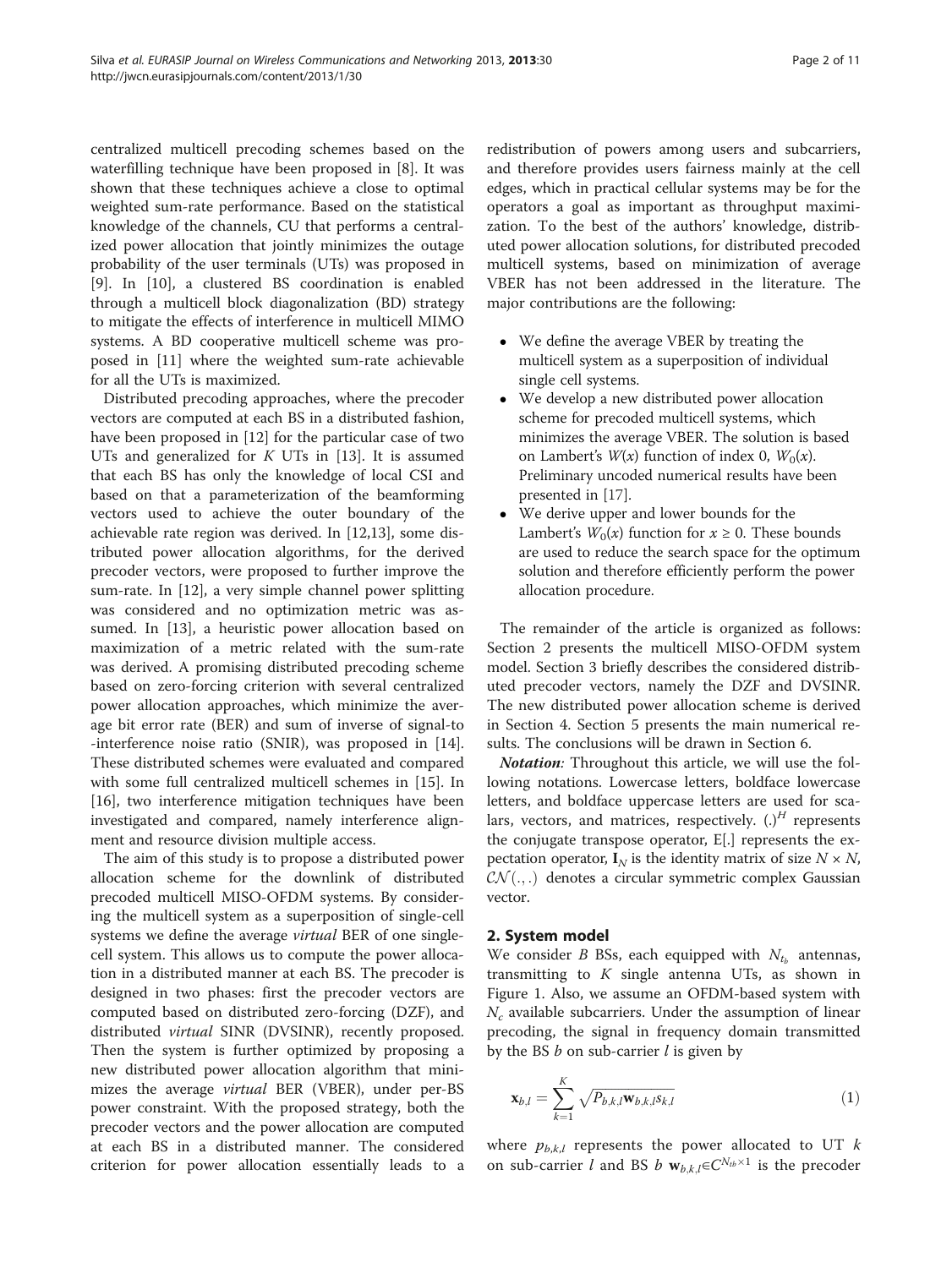<span id="page-2-0"></span>Silva et al. EURASIP Journal on Wireless Communications and Networking 2013, 2013:30 http://jwcn.eurasipjournals.com/content/2013/1/30



of user  $k$  at BS  $b$  on sub-carrier  $l$  with unit norms, i.e.,  $\|\mathbf{w}_{b,k,l}\| = 1, b = 1, ..., B, k = 1, ..., K, l = 1, ...,$  $N_c$ . The data symbol  $s_{k,l}$ , with  $E[|s_{k,l}|^2] = 1$ , is intended for UT  $k$  and is assumed to be available at all BSs. The average power transmitted by the BS  $b$  is then given by

$$
E[||\mathbf{x}_b||^2] = \sum_{l=1}^{N_c} \sum_{k=1}^{K} P_{b,k,l}
$$
 (2)

where  $x_b$  is the signal transmitted over the  $N_c$ subcarriers. The received signal in frequency domain at the UT k on sub-carrier  $l y_{k,l} \in C^{1 \times 1}$  can be expressed as

$$
y_{k,l} = \sum_{b=1}^{B} \mathbf{h}_{b,k,l}^{H} \mathbf{x}_{b,l} + n_{k,l}
$$
 (3)

Where  $\mathbf{h}_{b,k,l} \sim \mathcal{CN}\left(0, \rho_{b,k} \mathbf{I}_{N_{t_b}}\right)$  of size  $N_{t_b} \times 1$ , represents the channel between user  $k$  and BS  $b$  on subcarrier l and  $\rho_{b,k}$  is the long-term channel power gain between BS *b* and UT *k*, and  $n_{k,l} \sim \mathcal{CN}(0, \sigma^2)$  is the noise.<br>From (1) and (3), the received signal in frequ

From (1) and (3), the received signal in frequency domain at UT  $k$  on sub-carrier  $l$  can be decomposed in

$$
y_{k,l} = \underbrace{\sum_{b=1}^{B} \sqrt{P_{b,k,l} \mathbf{h}_{b,k,l}^{H} \mathbf{w}_{b,k,l} s_{k,l}}}_{\text{Desired signal}} + \underbrace{\sum_{b=1}^{B} \mathbf{h}_{b,k,l}^{H}, \sum_{j=1, j \neq k}^{K} \sqrt{P_{b,j,l} \mathbf{w}_{b,j,l} s_{j,l}}}_{\text{Multiuser multicell interference}} + \underbrace{n_{k,l}}_{\text{Noise}}
$$
(4)

assuming that the cyclic prefix is long enough to account for different overall channel impulse responses between the BSs and the UTs. From (4), the instantaneous SINR of user  $k$  on sub-carrier  $l$  can be written as

$$
SINR_{k,l} = \frac{\left| \sum_{b=1}^{B} \sqrt{p_{b,k,l}} \mathbf{h}_{b,k,l}^{H} \mathbf{w}_{b,k,l}^{(type)} \right|^{2}}{\sum_{\substack{j=1 \ j \neq k}}^{K} \left| \sum_{b=1}^{B} \sqrt{p_{b,j,l}} \mathbf{h}_{b,k,l}^{H} \mathbf{w}_{b,j,l}^{(type)} \right|^{2} + \sigma^{2}}
$$
(5)

where type  $\in$  {DZF, DVSINR}. Assuming an *M*-ary QAM constellations and a Gaussian approximation of the overall interference plus noise, the instantaneous probability of error for user  $k$  and data symbol transmitted on subcarrier  $l$  is given by [[18](#page-10-0)]

$$
P_{e,k,l} = \psi Q\left(\sqrt{\beta \text{SINR}_{k,l}}\right) \tag{6}
$$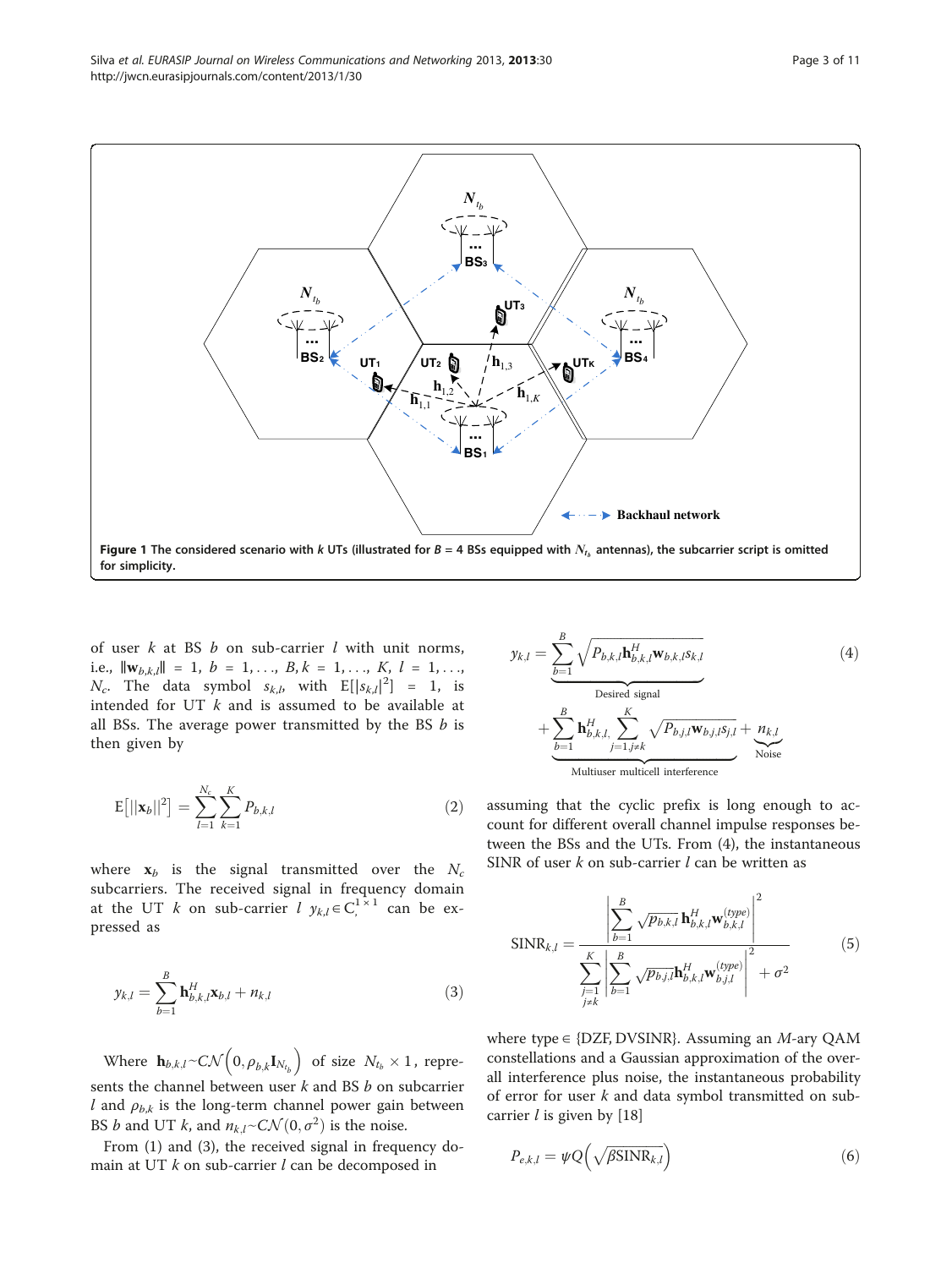<span id="page-3-0"></span>where 
$$
(x) = (1/\sqrt{2\pi}) \int_{x}^{\infty} e^{-(t^2/2)} dt
$$
,  $\beta = 3/(M-1)$ , and  
\n $\psi = (4/\log_2 M)(1 - 1/\sqrt{M}).$ 

#### 3. Distributed precoder vectors

In this section, we briefly describe the distributed precoding vectors, namely DZF and DVSINR, recently proposed. To design the distributed precoder vectors we assume that the BSs have only knowledge of local CSI, i.e., BS *b* knows the instantaneous channel vectors  $\mathbf{h}_{b,k,l} \forall k, l$ , reducing the feedback load over the backhaul network as compared with the full centralized precoding approach. Hence, there is no exchange of CSI between BSs, thus allowing the scalability of multicell cooperation to large and dense networks. Each BS has CSI for its links to all receivers, which is non-scalable when the resources for CSI acquisition are limited. However, it is still a good model for large networks as most terminals will be far away from any given transmitter and thus have negligibly weak channel gains, as discussed in [\[13\]](#page-10-0). Recently, a simple and versatile-limited CSI feedback scheme from UTs to the BSs has been proposed in the context of multipoint coordination based systems [\[19\]](#page-10-0).

#### 3.1. DZF

Zero-forcing is a classic beamforming strategy which removes the co-terminal interference. In this case,  $\mathbf{w}_{b,k}$  $\mu^{(DZF)}$  in (5) is a unit-norm zero-forcing vector orthogonal to K − 1 channel vectors,  $\{h_{b,i}^H\}_{i \neq k}$ . Let  $\widetilde{H}_{b,k,l} =$  $\begin{bmatrix} h_{b,1,l} & \cdots & h_{b,k-1,l} & \cdots & h_{b,k+1,l} & \cdots & h_{b,K,l} \end{bmatrix}^H$  of size  $(K - 1) \times N_{t_b}$  contain the channels of all users except the kth. The SVD of  $\mathbf{H}_{b,k,l}$  can be partitioned as follows

$$
\widetilde{\mathbf{H}}_{b,k,l} = \mathbf{U}_{b,k,l} \Omega_{b,k,l} \left[ \ddot{W}_{b,k,l} \overline{W}_{b,k,l} \right]^H \tag{7}
$$

where  $U_{b,k,l}$  is an unitary matrix of size  $(K-1) \times (K-1)$ ,  $\Omega_{b,k,l}$  is a rectangular diagonal matrix of size  $(K - 1) \times N_{t_b}$ with the singular values,  $\ddot{W}_{b,k,l}$  contains the first  $r =$ rank $\{\widetilde{H}_{b,k,l}\}$  columns of  $\mathbf{W}_{b,k,l}$  and  $\overline{\mathbf{W}}_{b,k,l} \in C^{N_{t_b} \times (N_{t_b} - K + 1)}$ holds the  $(N_{t_b} - K + 1)$  singular vectors in the null space of  $\{h_{b,k,l}\}_{j \neq k}^H$ . The columns of  $\overline{W}_{b,k,l}$  are candidates for  $k$ s precoding vector since they will produce zero interference at the other UTs. An optimal linear combination of these vectors can be given by [\[14\]](#page-10-0)

$$
\mathbf{w}_{b,k,l}^{(\text{DZF})} = \overline{\mathbf{W}}_{b,k,l} \frac{\left(\mathbf{h}_{b,k,l}^H \overline{\mathbf{W}}_{b,k,l}\right)^H}{\left\|\mathbf{h}_{b,k,l}^H \overline{\mathbf{W}}_{b,k,l}\right\|}
$$
(8)

It can be shown that the solution given by (8) is equivalent to the one based on the orthogonal matrix projection onto the column space of  $\mathbf{H} \tilde{b}_{k,k,l}$  discussed in some works (e.g., [\[13,20](#page-10-0)]). The equivalent channel,  $h_{k,k,l}^{H}$  w $_{k,l}^{[DZF]}$ , is a positive real number, which means that the signals arriving at a given UT from different BSs will the signals arriving at a given UT from different BSs will add coherently. It should be emphasized that the precoder vectors given by (8) only holds for  $N_{t_k} \geq K$ .

#### 3.2. DVSINR

Intuitively, the maximal ratio transmission is the asymptotically optimal strategy at low SNR, while ZF has good performance at high SNR or as the number of antennas increases. As discussed in [\[13](#page-10-0)], the optimal strategy lies in between these two precoders and cannot be determined without global CSI. However, inspired by the uplink–downlink duality for broadcast channels, Bjornson et al. [[13](#page-10-0)] have derived a novel DVSINR precoder. The precoder vectors are achieved by maximizing the SINRlike expression in  $(9)$  where the signal power that BS b generates at UT  $k$  is balanced against the noise and interference power generated at all other UTs. It should be mentioned that the DVSINR in (9) is similar to a signal-to-leakage-pus-noise ratio expression discussed in [[21\]](#page-10-0) for single-cell MIMO scenario. The precoder vectors are computed by

$$
w_{b,k,l}^{(\text{DVSINR})} = \underset{\|w\|^2 = 1}{\arg \max} \frac{\left|\mathbf{h}_{b,k,l}^H \mathbf{w}\right|^2}{\sum_{\bar{k} \neq k} \left|\mathbf{h}_{b,\bar{k},l}^H \mathbf{w}\right|^2 + \frac{\sigma^2}{T_{p_b}}} \tag{9}
$$

where  $T_{p_b}$  is the per-BS power constraint. One possible solution to (9) can be written as [\[13](#page-10-0)]

$$
\mathbf{w}_{b,k,l}^{(\text{DVSINR})} = \frac{\mathbf{C}_{b,k,l,\mathbf{h}_{b,k,l}}^{-1}}{\left\| \mathbf{C}_{b,k,l,\mathbf{h}_{b,k,l}}^{-1} \right\|} \tag{10}
$$

Where

$$
\mathbf{C}_{b,k,l} = \frac{\sigma^2}{T_{Pb}} \mathbf{I}_{N_{t_b}} \sum_{\bar{k} \neq k} \mathbf{h}_{b,\bar{k},l} \mathbf{h}_{b,k,l}^H
$$
\n(11)

As for the DZF, the expression above was selected to make  $\mathbf{h}_{b,k,l}^H \mathbf{w}_{b,k,l}^{\text{(DVSINR)}}$  positive and real valued, which means that the signals arriving at a given terminal from different BSs will also add constructively.

#### 4. Distributed power allocation strategy

A centralized power allocation approach based on the minimization of average BER was proposed in [\[14](#page-10-0)]. Essentially, we perform the minimization  $\min_{\{p_{b,k,l}\}}$ 

 $\frac{1}{KN_c}\sum^{N_c}$  $_{1}^{l=1}$  $\sum_{k=1}^{K}$  $k=1$  $\left(\frac{1}{KN_c}\sum_{i=1}^{N_c}\sum_{i=1}^{K}P_{e,k,i}\right)$  under per-BS power constraint, for

the precoder vectors given by (8). However, this strategy requires the knowledge of all equivalent channels,  $h_{b,k,l}^{H}$  w $_{b,k,l}^{[DZF]}$ ,  $\forall$   $b, k, l$  at the CU, to jointly compute the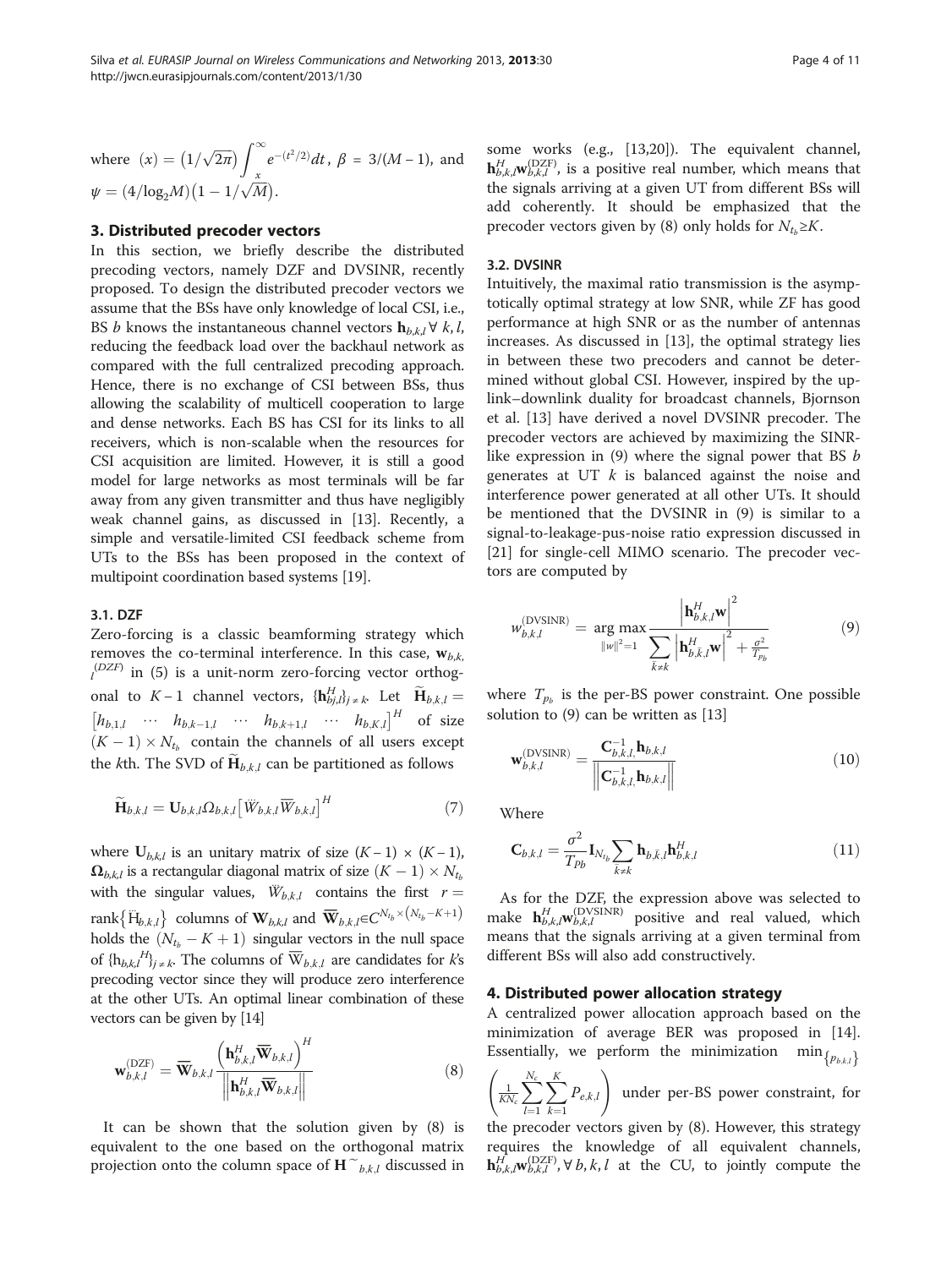powers  $p_{b,k,l}$ ,  $\forall$  b, k, l. In this article, we derive a new distributed power allocation algorithm, computed locally at each BS and using only the knowledge of local CSI that minimizes the average VBER over the available subcarriers. Note that minimizing the VBER over the available subcarriers we have more DoF to improve the system's performance as discussed in [\[22\]](#page-10-0), for point-to-point communications.

To derive the distributed power allocation, we assume that the interference is negligible for both precoders. This is based on the observation that with the DVSINR precoder, the interference is negligible at both low and high SNR. Thus, the same strategy can be used to deduce the power allocation for both precoders. This approach has been followed by some other works, where the power allocation strategy used for the ZF-based precoders can be also employed for the non-ZF-based ones [[23\]](#page-10-0). Assuming an interference-free system, for both precoders, (5) can be simplified as

$$
SNR_{k,l} = \frac{\left| \sum_{b=1}^{B} \sqrt{P_{b,k,l}} \mathbf{h}_{b,k,l}^{H} \mathbf{w}_{b,k,l}^{(\text{type})} \right|^{2}}{\sigma^{2}}
$$
(12)

The above expression cannot be used to derive distributed power allocation because it would imply the knowledge of non-local channel gains, i.e., the equivalent channel gains between all BSs and the user  $k$ , at BS  $b$ . Therefore, we define a *virtual*  $SNR_{h,k,l}$  as the power of the equivalent channel between bth BS and the kth UT on lth subcarrier plus a parameter (which account for the nonlocal contribution) over the noise, given by

$$
\text{VSNR}_{b,k,l}^d = \left| \sqrt{P_{b,k,l}} \frac{\mathbf{h}_{b,k,l}^H \mathbf{w}_{b,k,l}^{(type)}}{\sigma} + d_{b,k,l} \right|^2 \tag{13}
$$

For 
$$
d_{b,k,l} = \sum_{j=1, j \neq b}^{B} \sqrt{P_{j,k,l}} \frac{\mathbf{h}_{j,k,l}^H \mathbf{w}_{j,k,l}^{\text{(type)}}}{\sigma}
$$
 the  $\text{VSNR}_{b,k,l}^d$  ex-

pression corresponds to the  $SNR_{k,l}$  one given by (12). To avoid the exchange of the instantaneous CSI between the BSs, two strategies can be considered to compute  $d_{b,k,l}$ , namely, it can be set to zero  $d_{b,k,l} = 0$  or using long-term values of the equivalent channels. When the parameter  $d_{b,k,l}$  = 0, the powers at each BS are computed ignoring the contributions from the others BSs on the desired received signal, i.e., the powers are computed at each BS using only local information. This strategy can be seen as the worst case (WC). When  $d_{b,k,l} \neq 0$  the powers are computed taking into account some channel information from the others BSs, i.e., there is some cooperation between BSs to compute the powers.

Based on (13), we define the average VBER as

$$
P_{av,b}^{\text{virtual}} = \frac{\psi}{KN_c} \sum_{l=1}^{N_c} \sum_{k=1}^{K} Q\left(\sqrt{\beta V SNR_{b,k,l}^d}\right). \tag{14}
$$

Note that (14) does not represent any real average BER. Considering the multicell system as a superposition of B single cell systems, as shown in Figure 2, (14) can be seen as the average VBER of the bth single-cell system. The motivation to use (14) is that the minimization of the average VBER reduces the dynamic range of the VSNRs between the different UTs and subcarriers, i.e.,

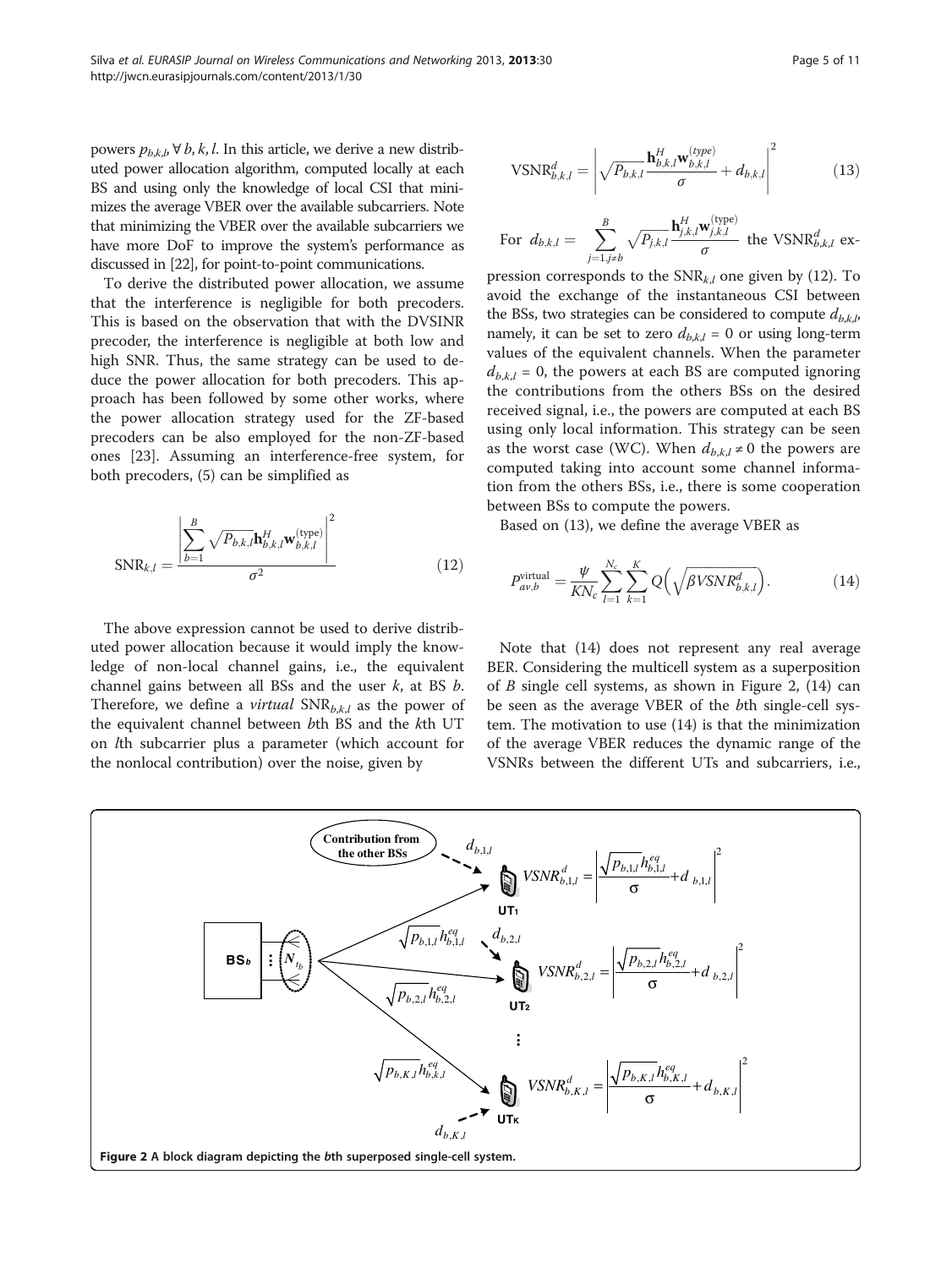<span id="page-5-0"></span>leads to an equalization of the VSNRs over all UTs and subcarriers (more power is allocated to the weaker links and less to the stronger ones as compared to equal power allocation approach), which implicitly leads to an equalization of the SINRs and therefore provides user fairness at the cell edges. The power allocation problem at each BS b, with per-BS power constraint, can be formulated as

$$
\min_{\{p_{b,k,l}\geq 0\}}\left(\frac{\psi}{KN_c}\sum_{l=1}^{N_c}\sum_{k=1}^KQ\left(\sqrt{\beta VSNR_{b,k,l}^d}\right)\right)
$$
\n
$$
s.t.\left\{\sum_{l=1}^{N_c}\sum_{k=1}^Kp_{b,k,l}\leq T_{p_b}, b=1,\ldots,B.
$$
\n(15)

The Lagrangian associated with this problem can be written as

$$
L(p_{b,k,l}, \mu_b) = \frac{\psi}{KN_c} \sum_{l=1}^{N_c} \sum_{k=1}^{K} Q\left(\sqrt{\beta VSNR_{b,k,l}}\right) + \mu_b \left(\sum_{l=1}^{N_c} \sum_{k=1}^{K} p_{b,k,l} - P_{t_b}\right) - \sum_{l=1}^{N_c} \sum_{k=1}^{K} \lambda_{b,k,l} p_{b,k,l}
$$
\n(16)

where  $\mu_b \ge 0$  and  $\lambda_{b,k,l} \ge 0$  are the Lagrange multipliers [[24\]](#page-10-0). Since the objective function is convex in  $p_{b,k,l}$ , and the constraint functions are linear, this is a convex optimization problem. It is necessary and sufficient to solve the Karush–Kuhn–Tucker conditions, given as

$$
\begin{cases}\n\frac{\partial L(p_{b,k,l}, \mu_b)}{\partial p_{b,k,l}} = \frac{-1}{KN_c} \frac{\psi \sqrt{\beta} \frac{h_{b,k,l}^{eq}}{\sigma} e^{-\frac{\beta}{2} \left( \frac{h_{b,k,l}^{eq}}{\sigma} \sqrt{p_{b,k,l}} + d_{b,k,l} \right)^2}}{2\sqrt{2\pi} \sqrt{p_{b,k,l}}} + \mu_b - \lambda_{b,k,l} = 0 \\
\frac{\left( \sum_{l=1}^{N_c} \sum_{k=1}^{K} p_{b,k,l} - T_{p_b} \right) \mu_b = 0, \mu_b \ge 0, \sum_{l=1}^{N_c} \sum_{k=1}^{K} p_{b,k,l} \le T_{p_b} \\
\lambda_{b,k,l} p_{b,k,l} = 0, \lambda_{b,k,l} \ge 0, p_{b,k,l} \ge 0\n\end{cases} \tag{17}
$$

with  $h_{b,k,l}^{eq} = \mathbf{h}_{b,k,l}^H \mathbf{w}_{b,k,l}^{(\text{type})}$ . Let us assume that  $\mu_b = 0$ . Therefore, from the first equation of (17) we see that  $\lambda_{h,k,l}$  < 0. However, by the third line of Equation (17) we know that  $\lambda_{b,k,l} \geq 0$ , a contradiction. Consequently,  $\mu_b$  is always positive  $(\mu_b > 0)$  and the power constraint, at each BS b,

is always active  $\sum_{i=1}^{N_c}$  $\frac{l=1}{l+1}$  $\sum_{k=1}^{K}$  $\sum_{k=1}^{\infty} p_{b,k,l} = T_{p_b}$ . Additionally, by re-

moving the positivity constraint of  $p_{b,k,l}$  and solving optimization problem (15) we get an optimal solution with all  $p_{b,k,l} \geq 0$ . Henceforth, the optimal solution of problem (15) is independent of constraints  $p_{b,k,l} \ge 0$  and  $\lambda_{b,k,l} = 0$ . As shown in Appendix, assuming  $d_{b,k,l} = 0$  and  $\lambda_{b,k,l} = 0$ , i.e., for the WC, the powers  $p_{b,k,l}$  as function of the Lagrange multiplier  $\mu_b$  are given by

$$
p_{b,k,l} = \frac{\sigma^2}{\beta \left(h_{b,k,l}^{eq}\right)^2} W_0 \left(\frac{\bar{\mu}_b \psi^2 \beta^2 \left(h_{b,k,l}^{eq}\right)^4}{8\pi \sigma^4 K^2 N_c^2}\right) \tag{18}
$$

where  $\bar{\mu}_b = \frac{1}{\mu_b^2}$  and  $W_0$  stands for Lambert's W function of index 0 [[25\]](#page-10-0). This function  $W_0(x)$  is an increasing function with  $W_0(0) = 0$  and  $W_0(x) > 0$ ,  $x > 0$ . Therefore,  ${\bar \mu}_b \;$  can be efficiently determined iteratively to satisfy  $\sum^{N_c}$  $l=1$  $\sum_{k=1}^{K}$  $\sum_{k=1}^{n} p_{b,k,l} = T_{p_b}$  by using the bisection method. For that a sub-interval in which the root  $\bar{\mu}_b$  must lie should be provided. It can be shown that the Lambert's  $W_0(x)$ function is bounded by,  $Log(x) \leq W_0(x) \leq x, x > 0$ ,  $\forall \alpha \in \left[0, \frac{e}{1+e}\right]$ , see [Appendix.](#page-9-0) Thus, we can derive a lower bound for the root  $\bar{\mu}_b$ , given by

$$
\bar{\mu}_{b_{\text{LB}}} = \frac{T_{p_b}}{\sum_{k=1}^{K} \sum_{l=1}^{N_c} \frac{\psi^2 \beta \left( h_{b,k,l}^{eq} \right)^2}{8\pi K^2 N_c^2 \sigma^2}}
$$
(19)

and for faster algorithm's convergence the upper bound should be as close to as the lower bound, thus  $\alpha$  should be chosen as  $\frac{e}{1+e}$  and therefore the upper bound is given by

$$
\bar{\mu}_{b_{UB}} = \text{Exp}\left(\frac{T_{p_b} - \left(\frac{e}{1+e}\right) \sum_{k=1}^{K} \sum_{l=1}^{N_c} \frac{\sigma^2}{\beta \left(h_{b,k,l}^{eq}\right)^2} Log\left(\frac{\psi^2 \beta^2 \left(h_{b,k,l}^{eq}\right)^4}{8\pi K^2 N_c^2 \sigma^4}\right)}{\left(\frac{e}{1+e}\right) \sum_{k=1}^{K} \sum_{l=1}^{N_c} \frac{\sigma^2}{\beta \left(h_{b,k,l}^{eq}\right)^2}}\right)
$$
\n(20)

thus the root  $\bar{\mu}_b \in [\bar{\mu}_{b_{\text{LB}}} \quad \bar{\mu}_{b_{\text{UB}}}].$  This scheme is referred as minimum VBER WC power allocation (MVBER WC). The corresponding algorithm can be described, in pseudo code, as follows

Algorithm 1: MVBER WC  $(d_{b,k,l}=0)$ For  $b = 1$  to B

- 1. Compute the precoder vectors using (8) or (10)
- 2. Set  $\bar{\mu}_{b_{\text{LB}}}$  and  $\bar{\mu}_{b_{\text{UB}}}$  according to (19) and (20), respectively.
- 3. Determine the optimal  $\bar{\mu}_b$  value that satisfies the power constraint  $\sum$  $\bar{N}_c$  $\frac{l=1}{2}$  $\sum$ K  $\sum_{k=1} p_{b,k,l} = T_{p_b}$  using the<br>bounds calculated into a bisection method and bounds calculated into step 2.

4. Obtain the optimum power values, according to

Equation (18), using the pre-calculated value of  $\bar{\mu}_{b}$ .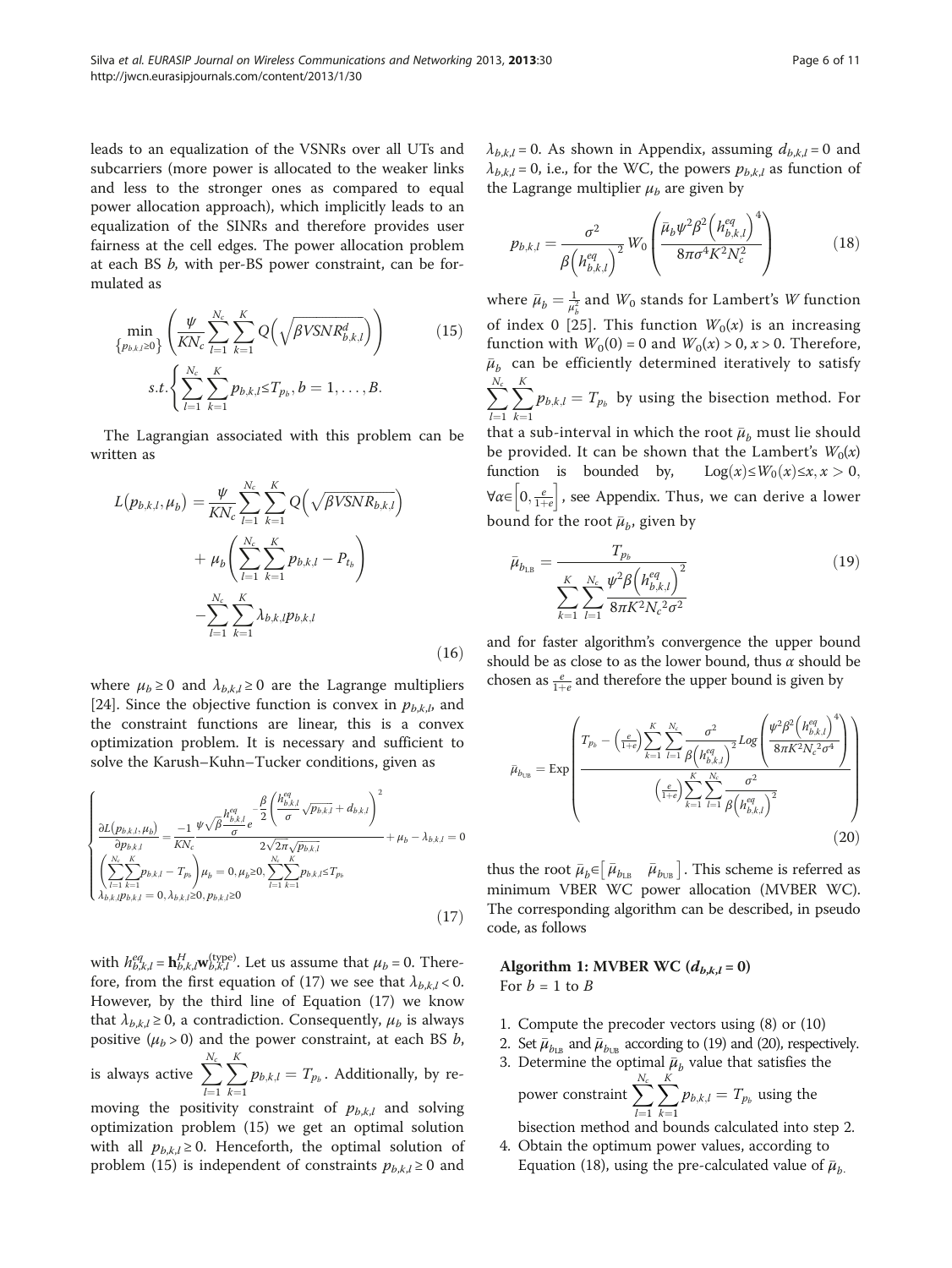<span id="page-6-0"></span>For the case where  $d_{b,k,l} \neq 0$ , to the best of the authors' knowledge no solution based on Lambert's W function can be derived, but the powers can be computed by solving directly (15) using for example the interior-point method [[26](#page-10-0)]. However, as discussed in Section 5, for this case the complexity to compute the powers is much higher than for  $d_{b,k,l} = 0$ . One possible selection for  $d_{b,k,l}$  could be

$$
d_{b,k,l} = \sqrt{\frac{T_{P_b}}{N_{t_b} N_{c_{j=1,j \neq b}}} \sum_{j=1}^{B} \sqrt{\frac{E\left[\left|\mathbf{h}_{j,k,l}^{H} \mathbf{w}_{j,k,l}^{(\text{type})}\right|^{2}\right]}{\sigma^{2}}}
$$
(21)

Considering the DZF precoder, the average power of the equivalent channels,  $\mathbf{h}_{j,k,l}^{H} \mathbf{w}_{j,k,l}^{(type)}$ , is given by

$$
E\left[\left|\mathbf{h}_{jj,k,l}^{H}\mathbf{w}_{j,k,l}^{(\text{DZF})}\right|^{2}\right] = (N_{t_{b}} - K + 1)\rho_{j,k,l}
$$
\n(22)

In this case, the long-term channel powers,  $\rho_{i,k,l}$ ,  $j \neq k$ , should be either feedbacked from the UTs to the BS b or shared by the backhaul network. This scheme is referred as minimum VBER long-term channel power allocation (MVBER LTC). Note that for the VSINR precoder it is difficult to obtain a closed-form expression for the average power of the equivalent channels  $\mathbb{E}[\|\mathbf{h}_{j,k,l}^H \mathbf{w}_{j,k,l}^{\text{(DVSINR)}}\|^2].$ 

# Algorithm 2: MVBER  $(d_{b,k,l} \neq 0)$

For  $b = 1$  to B

- 1. Compute the precoder vectors using (8) or (10)
- 2. Set  $d_{b,k,l}$  using (21) or others
- 3. Obtain the optimum power values by solving (15) using for example the interior-point method.

#### 5. Numerical results

In this section, the performance of the different distributed power allocation strategies will be obtained numerically. Also, some insights regarding the complexity of the different approaches are given. The scenario consists of  $K$  uniformly distributed single antenna UTs in a square with BSs in each of the corners. The power decay is proportional to  $1/r^4$ , where r is the distance from a transmitter. We define the SNR at the cell edge as SNR =  $T_{p_b} \rho_c/N_c \sigma^2$ , where the  $\rho_c$  represented the longterm channel power in the center of the square. This represents a scenario where terminals are moving around in the area covered by four BSs each equipped with four antennas.

The main parameters used in the simulations are based on LTE standard [[27\]](#page-10-0): FFT size of 1024; number of available subcarriers set to 128; sampling frequency set to 15.36 MHz; useful symbol duration is 66.6 μs,

cyclic prefix duration is 5.21 μs; overall OFDM symbol duration is 71.86 μs; sub-carrier separation is 15 kHz, frame size set to 12 OFDM symbols, modulation is QPSK and channel code is the convolutional turbo code (CTC) with block size of (6144, 3072). The code rate was set to 1/2 and a Max Log MAP algorithm with eight iterations was used. Also, we used the LTE extended typical urban channel model with nine taps [[28\]](#page-10-0).

#### 5.1. Complexity analyses

In this section, the complexity of the different approaches is evaluated numerically. We compare the average running time for the algorithm MVBER WC  $(d_{b,k,l}=0)$  for the cases where the search interval is restricted to the derived interval  $\begin{bmatrix} \bar{\mu}_{b_{\text{LB}}} & \bar{\mu}_{b_{\text{UB}}} \end{bmatrix}$  and when there is no a priori bounding of the interval, i.e., the search is over  $\begin{bmatrix} 0 & \text{Inf} \end{bmatrix}$ , where Inf is the maximum software number representation. We also evaluate the average running time for MVBER WC  $(d_{b,k,l} = 0)$  solving directly (15) using the interior-point-method (IPM), here referred as MVBER WC IPM. For this latter case, the complexity is approximately the same as the one of the algorithm using  $d_{b,k,l} \neq 0$ . The stop criterion for the algorithms using the bisection method (MVBER WC  $\left[\bar{\mu}_{b_{\text{LB}}}\right]$  and  $\left[0 \text{ Inf}\right]$ ) is formulated as  $\bar{\mu}_{b}(i-1) -$ <br> $\bar{\mu}_{b}(i) \leq \mu_{b}$  where *i* is the index for the iteration and *c*  $\bar{\mu}_b(i) \leq \epsilon$ ,  $\forall b$ , where *i* is the index for the iteration and  $\epsilon$  is the chosen convergence threshold. For the one using is the chosen convergence threshold. For the one using the IPM, the stop criterion is  $p_{b,k,l}(i-1) - p_{b,k,l}(i) \leq \varepsilon$ ,  $\forall$  $b, k, l$ . The results of Figures 3 and [4](#page-7-0) were obtained setting  $\varepsilon = 10^{-8}$ . This parameter was also used to obtain the curves presented in Figures [5](#page-7-0), [6](#page-7-0), [7](#page-7-0), and [8.](#page-8-0)

The results of Figure 3 are presented in terms of the ratio between the average running time of the MVBER WC IPM over the one of MVBER WC  $\begin{bmatrix} \bar{\mu}_{b_{\text{LB}}} & \bar{\mu}_{b_{\text{UB}}} \end{bmatrix}$ 



(b) MVBER WC IPM over MVBER WC [0 Inf]).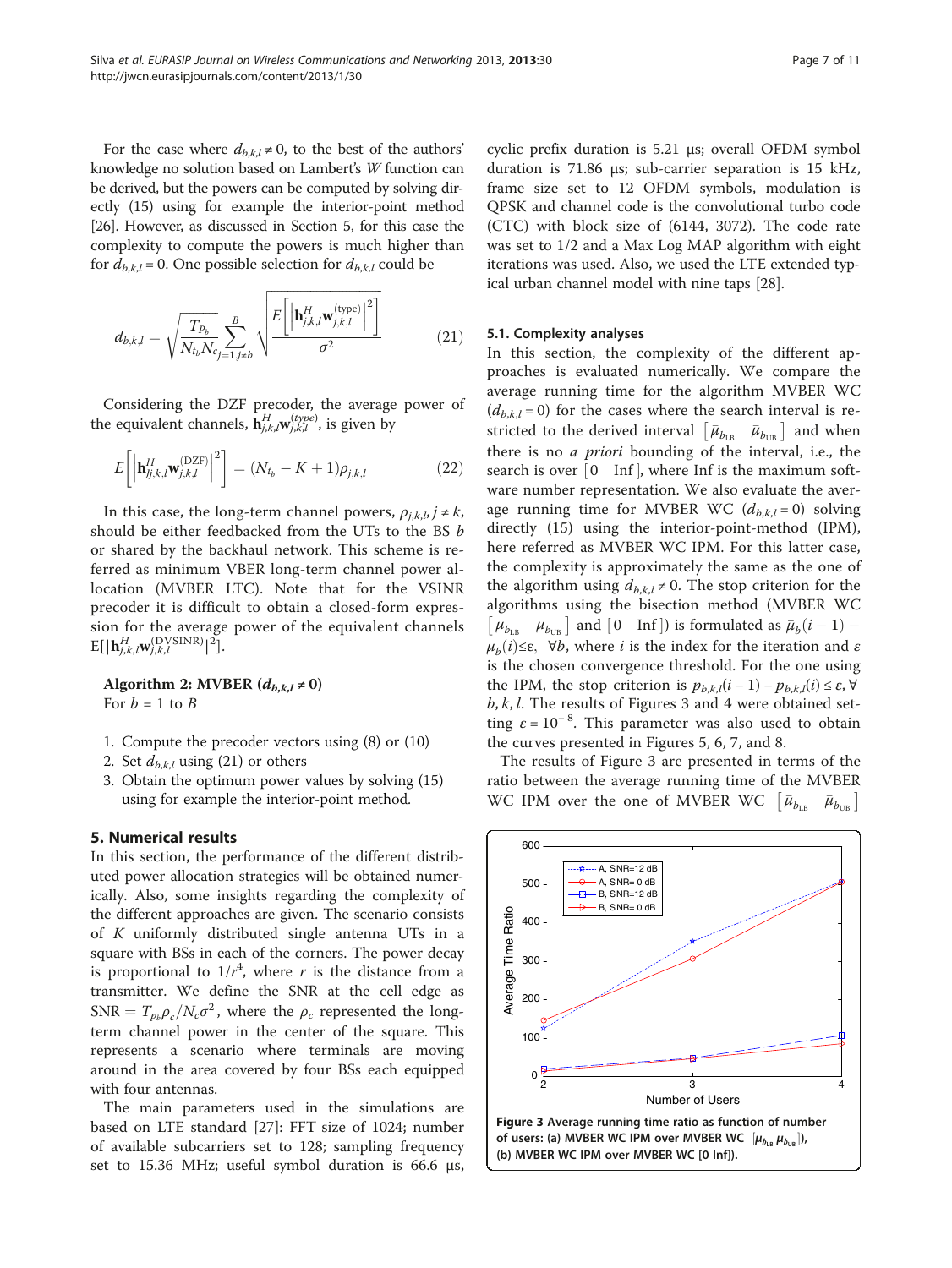(curves A in Figure [3\)](#page-6-0) and MVBER WC  $[0 \text{ Inf}]$ (curves B in Figure [3](#page-6-0)), as function of the number of users. The average running times of the different algorithms have been measured over  $10^3$  trials and we obtained results for two operation points: Cell Edge  $SNR = 0$  and 12 dB. As can be observed from Figure [3](#page-6-0), the average running time of the MVBER WC IPM is approximately 120 and 500 times more than the proposed one MVBER WC  $\begin{bmatrix} \bar{\mu}_{b_{\text{LB}}} & \bar{\mu}_{b_{\text{UB}}} \end{bmatrix}$  for  $K = 2$  and  $K = 4$ , respectively. Also, we can see that the gain of the MVBER  $WC [0 Inf]$  against MVBER WC IPM is modest. This means that if the interval for the bisection method is not efficiently computed the gain relatively to the MVBER WC IPM is low.

In Figure 4, we present results in terms of the ratio between the average number of iterations required of the MVBER WC [0 Inf] over the one of MVBER WC  $\left[ \bar{\mu}_{b_{LB}} \quad \bar{\mu}_{b_{UB}} \right]$ . The curves are shown as function of number of users and the SNRs considered were the same used for Figure [3.](#page-6-0) As can be seen from the figure, the average number of iterations required for the MVBER  $WC [0 Inf]$  to achieve the solution is approximately 9.5 and 6 times more than the ones required by the proposed algorithm MVBER WC  $\left[\bar{\mu}_{b_{\text{LB}}} \quad \bar{\mu}_{b_{\text{UB}}} \right]$  for the cases of 2 and 4 users, respectively (for cell-edge SNR = 12 dB). Considering the low SNR regime the gains are slightly lower. We can observe a gain (in terms on number of required iterations) of approximately 7.5 and 5

<span id="page-7-0"></span>

 $SNR = 0$  dB SNR= 12 dB



7

8

9

10





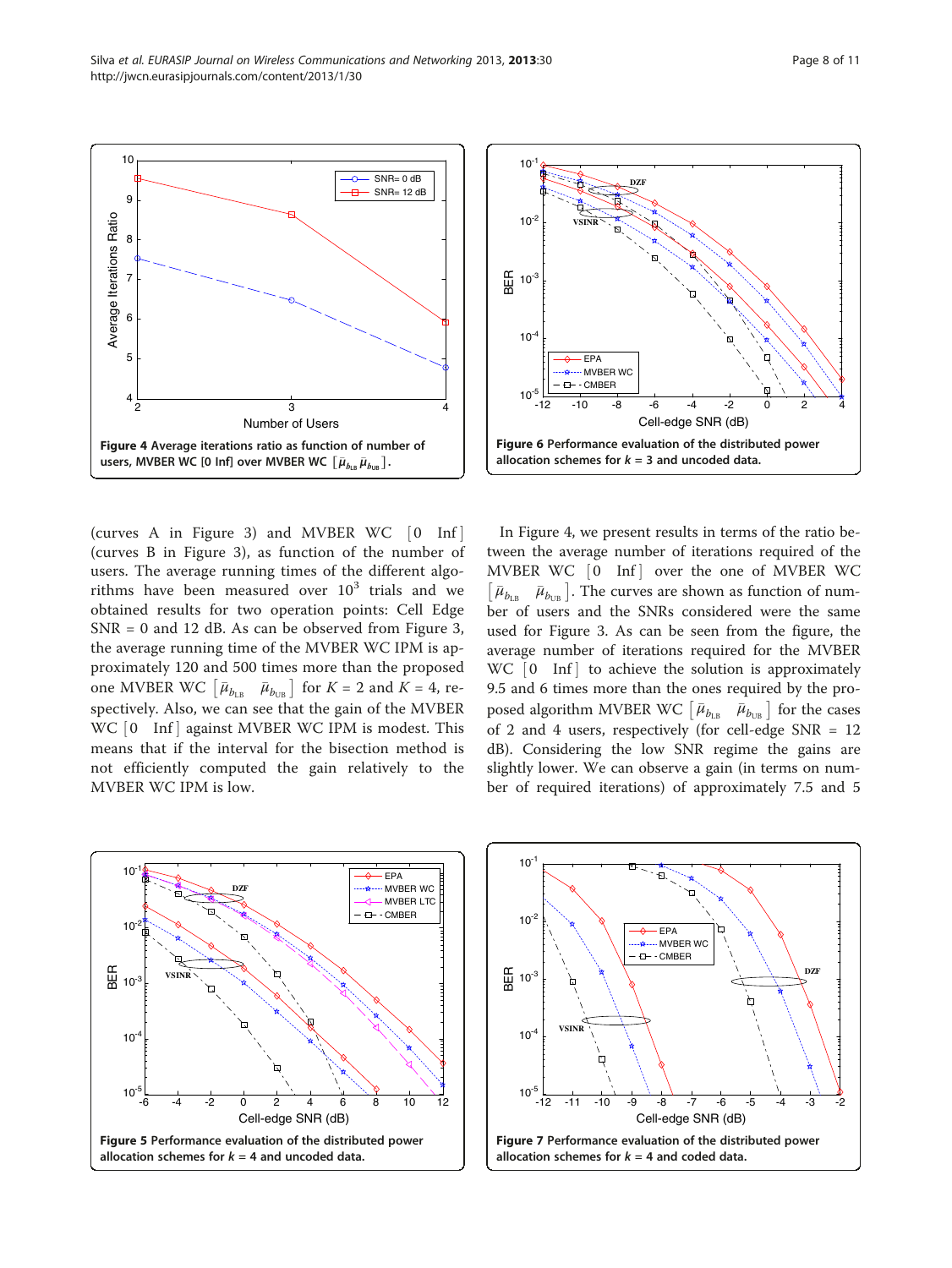<span id="page-8-0"></span>

times of the proposed algorithm against MVBER WC  $\begin{bmatrix} 0 & \text{Inf} \end{bmatrix}$ . Also, we can see that the gain decreases as the number of users increases for the both SNRs regimes.

#### 5.2. Performance evaluation

We compare the performance results of the proposed distributed power allocation schemes, MVBER WC for both precoders and MVBER LTC for DZF one. Also, these schemes are compared with two different power allocation strategies: equal power allocation approach, i.e., the power available at each BS is equally divided by the users and subcarrier,  $p_{b,k,l} = T_{p_b}/KN_c$ ,  $\forall (b, k, l)$ , referred as EPA; DZF with joint centralized power allocation as proposed in [[14\]](#page-10-0), referred to here as centralized MBER power allocation (CMBER). We also present the curve for the DVSINR with joint centralized power allocation using the same strategy as for the DZF, also referred as CMBER.

Figure [5](#page-7-0) shows the performance results considering  $K = 4$  and uncoded data. The results are presented in terms of the average BER as a function of cell-edge SNR defined above. From the figure, we can see that the performance of the proposed distributed power allocation schemes for both precoders outperforms their equal power, i.e., the DZF EPA and DVSINR EPA ones, because they redistribute the powers across the different users and subchannels more efficiently. As can be seen in Figure [5](#page-7-0), the gain of the MVBER WC power allocation scheme is approximately 1 dB for both precoders (BER =  $10^{-3}$ ) when compared with the equal power strategy. The results show that knowing the non-local LTC powers at each BS the performance can be improved namely at high SNR regime, we can observe a gain of approximately 0.5 dB of the MVBER LTC against MVBER WC, for BER =  $10^{-3}$ . Also,

the performance can be improved whether the powers are computed jointly at the CU to minimize the real average BER (approximately of 3 dB gain of the CMBER against the MVBER WC for DZF precoder at BER =  $10^{-3}$ ). However, this strategy requires more feedback load over the backhaul network as compared with the full distributed approaches.

Figure [6](#page-7-0) shows the performance results when the number of UTs is reduced to 3. In this scenario, we have more (DoF) since  $N_{t_h} > K$ . It can be observed that increasing the DoF, the DZF tends to the DVSINR. This behavior is similar to the single-cell systems where the precoders based on ZF criterion tends to the ones based on MMSE as the number of transmit antennas (or DoF) increases or at high SNR. From these results it is clear that the gains with power allocation schemes relatively to the EPA case are lower than in the previous scenario. Also, the gain obtained with the centralized power allocation against the full distributed approaches is lower. In this plot, the curve for the approach MVBER LTC is omitted for clarity, since its performance is approximately the same as MVBER WC. This means that only for full-load scenarios, i.e.,  $N_{t_h} = K$ , the knowledge of long-term equivalent channel variables bring some improvements regarding the MVBER WC approach.

Although our power allocation scheme is based on the minimization of the virtual uncoded BER, we also assess the impact of our scheme on a coded system. In Figures [7](#page-7-0) and 8, we depict the performance results for the same scenarios of Figures [5](#page-7-0) and [6](#page-7-0), respectively, but now considering the CTC specified above. From this figure, we basically can point out the same conclusions as for the results obtained in Figures [5](#page-7-0) and [6.](#page-7-0) The gain of the MVBER WC power allocation scheme for both precoders is approximately 1 dB (BER =  $10^{-3}$ ) when compared with the equal power strategy. The penalty regarding the joint centralized approach is approximately of 1.2 dB at BER of  $10^{-3}$ . In these plots, the curve for the approach MVBER LTC is also omitted for clarity, since its performance is approximately the same as MVBER WC. This means that for practical scenarios the knowledge of long-term equivalent channel variables does not bring significant improvements regarding the MVBER WC approach.

#### 6. Conclusions

In this article, we proposed a new distributed power allocation scheme for distributed precoding approaches, namely DZF and DVSINR, and for the downlink multicell MISO-OFDM-based systems. Both the precoders and power allocation schemes were computed at each BS just by assuming the knowledge of local CSI or long-term equivalent channel non-local statistics. We defined the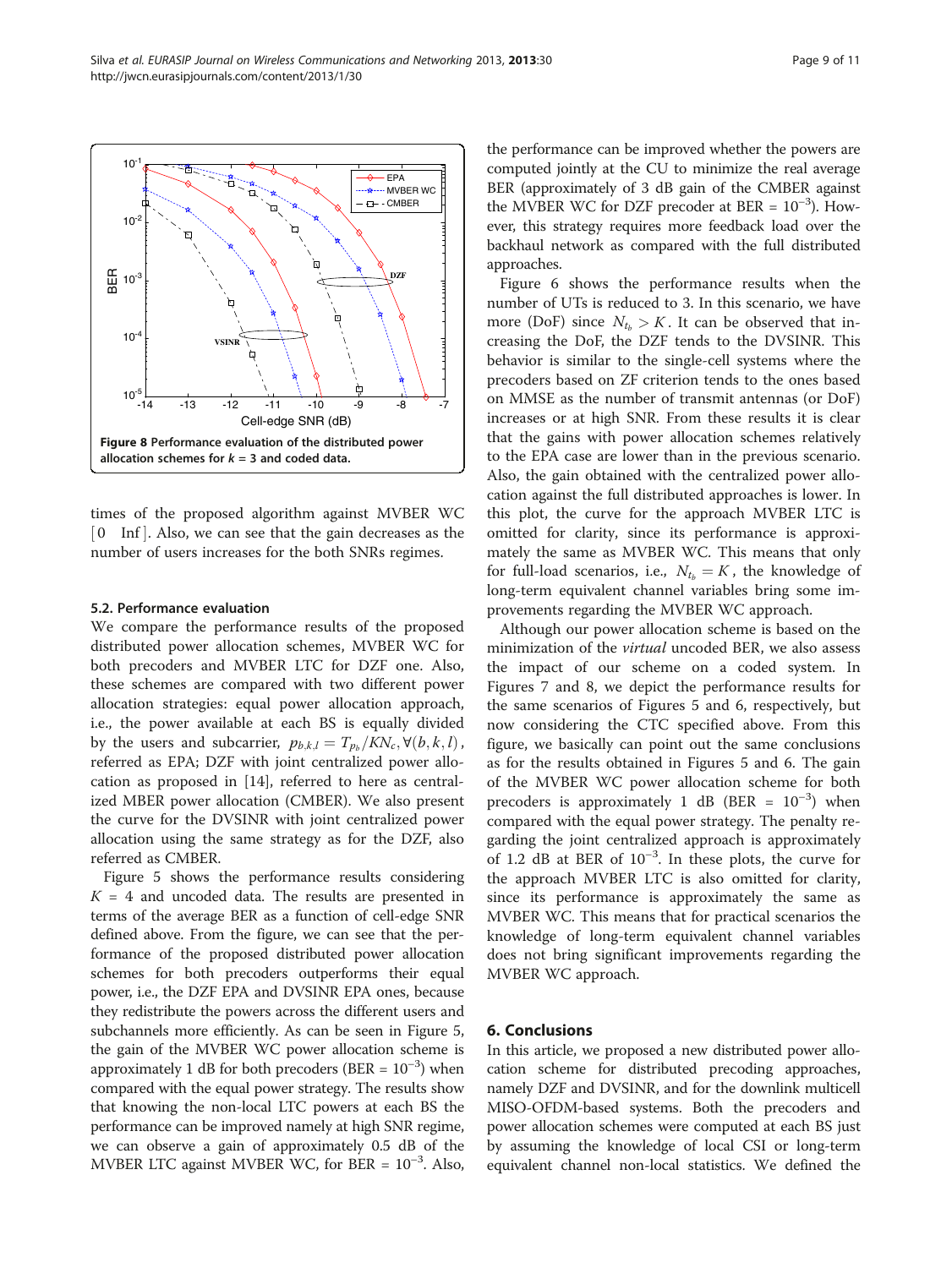<span id="page-9-0"></span>VBER by treating the multicell system as a superposition of single-cell systems. The metric used to derive the power allocation scheme, minimization of VBER, implicitly provides user's fairness at the cell edges. We also obtain upper and lower bounds for the Lambert's W function of index zero that can be used to allow an efficient computation of the power allocation coefficients.

The results have shown that the proposed distributed power allocation scheme outperforms the equal power ones with moderate complexity. When the number of DoF of the equivalent channel variables increases the DZF-based approaches tends to the DVSINR ones, and the performance of the distributed power allocation schemes also tends to the joint centralized strategies. Furthermore, the minimization of the virtual uncoded BER produces an effective improvement on the performance of coded data.

It is clear from the presented results that the proposed distributed precoding scheme can be of significant interest for the design of next generation wireless networks, which are expected to employ cooperation between BSs.

#### Appendix

Derivation of power coefficients

Assuming  $d_{b,k,l} = 0$  and  $\lambda_{b,k,l} = 0$ , the first BKL equations of ([17\)](#page-5-0) reduce to

$$
\frac{\partial L(p_{b,k,l}, \mu_b)}{\partial p_{b,k,l}} = \frac{-1}{KN_c} \frac{\psi \sqrt{\beta} \frac{h_{b,k,l}^{eq}}{\sigma^2} e^{-\frac{\beta \left(h_{b,k,l}^{eq}\right)^2 p_{b,k,l}}{2\sigma^2}}}{2\sqrt{2\pi} \sqrt{p_{b,k,l}}} + \mu_b = 0.
$$
\n(23)

Then squaring both terms of (23) we have

$$
\frac{\psi^2 \beta \left(\frac{h_{b,k,l}^{eq}}{\sigma}\right)^2 e^{-\frac{\beta \left(h_{b,k,l}^{eq}\right)^2 p_{b,k,l}}{\sigma^2}}}{8\pi K^2 N_c^2 p_{b,k,l}} = \mu_b^2.
$$
 (24)

After some manipulations we can write

$$
\frac{\psi^2 \beta^2 \left( h_{b,k,l}^{eq} \right)^4}{\mu_b^2 8\pi K^2 N_c^2 \sigma^4} = X e^X
$$
\n(25)

with  $X = \frac{\beta p_{b,k,l} \left( h_{b,k,l}^{eq} \right)^2}{\sigma^2}$  $\frac{\binom{11}{16k,l}}{\sigma^2}$ . Then the problem reduces to solve an exponential equation of type  $Xe^{X} = a$ , with  $a = a$  $\psi^2\beta^2\left(h^{eq}_{b,k,l}\right)^4$  $\frac{\mu^2 P^2 (\gamma_{b,k,l})}{\mu_b^2 8\pi \sigma^4 K^2 N_c^2}$  and the solution can be given by the Lambert function of index 0 [\[25\]](#page-10-0).

$$
X = W_0(a). \tag{26}
$$

Finally, replacing  $X$  and  $a$  in (26) we obtain the powers  $p_{b,k,l}$ ,  $b = 1, ..., B$ ,  $k = 1, ..., K$ ,  $l = 1, ..., N_c$  given by (18).

#### Derivation of Lambert's function bound

In this section we prove the following Lambert function bounds

$$
\alpha \log(x) \le W_0(x) \le x, \ \ x \ge 0 \land \alpha \in \left[0, \frac{e}{1+e}\right]. \tag{27}
$$

We are only interested in the case of  $x \ge 0$ , even if  $W_0$  $(x)$  is defined in a larger domain. The Lambert function is defined as [\[25](#page-10-0)]

$$
W_0(x)e^{W_0(x)} = x, \ \ x \ge -e^{-1} \tag{28}
$$

#### Upper bound

The first derivative is

$$
W_0'(x) = \frac{W(x)}{x(1 + W(x))}.
$$
\n(29)

From the Lambert function definition in (28) we can write

$$
W_0(x) \ge 0, x \ge 0. \tag{30}
$$

Therefore,  $W_0'(x)$  is always positive and  $W_0(x)$  strictly increasing. From (30) we have

$$
x(1 + W(x)) \ge 0, \ \ x \ge 0. \tag{31}
$$

Taking the exponent of both sides of (30)

$$
e^{W_0(x)} \ge 1, \ \ x \ge 0. \tag{32}
$$

If both sides of (32) are multiplied by  $W_0(x)$  and the inequality of (30) is used

$$
W_0(x)e^{W_0(x)} \ge W_0(x), \ \ x \ge 0. \tag{33}
$$

From the Lambert function definition, the corresponding upper bound is obtained

$$
x \ge W_0(x), \quad x \ge 0. \tag{34}
$$

#### Lower bound

Let us define the function  $f(x) : [0, +\infty) \rightarrow \mathbb{R}$ 

$$
f(x) = W_0(x) - \alpha \log(x) \tag{35}
$$

whose first derivative is